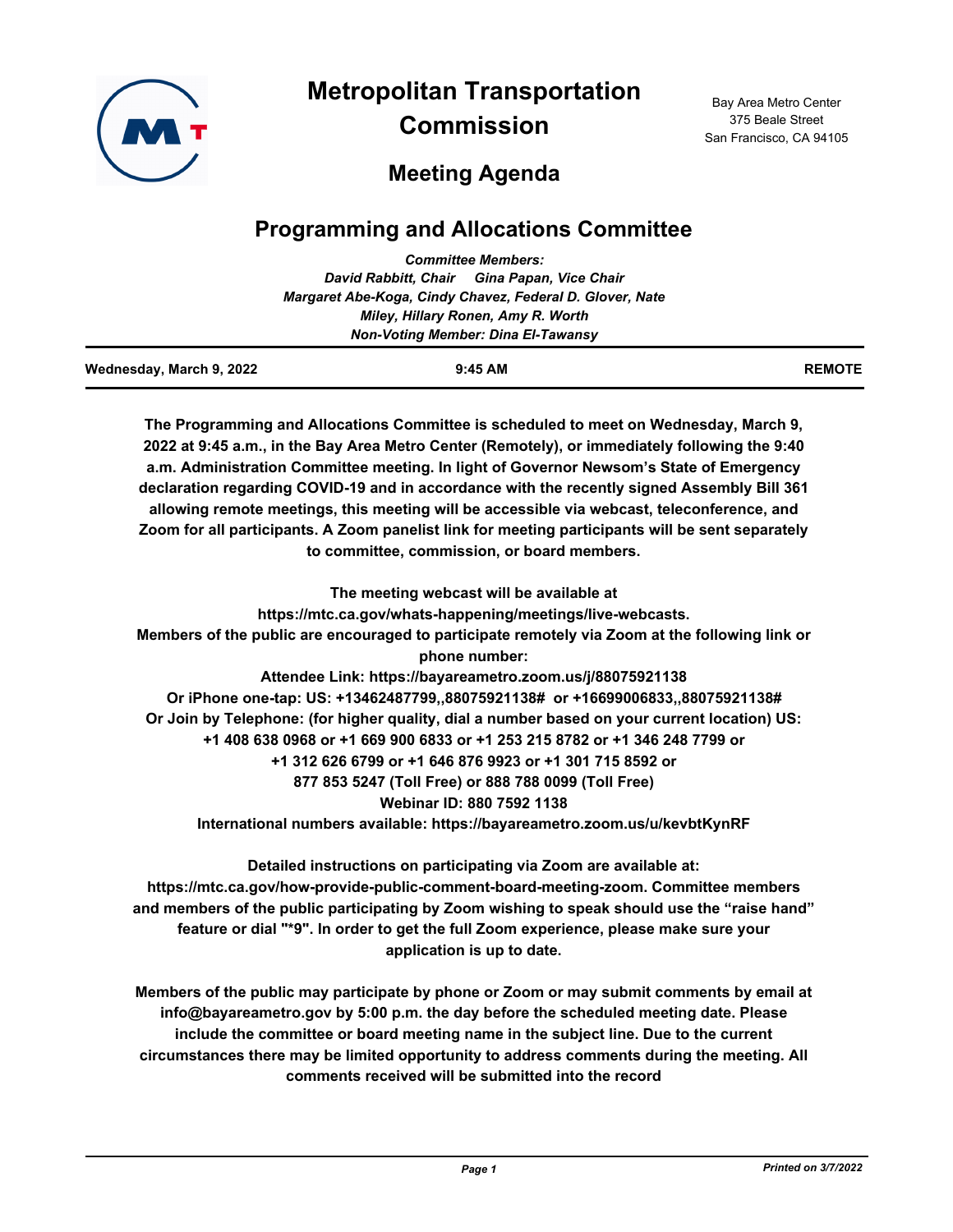## **1. Call to Order / Roll Call / Confirm Quorum**

*Quorum: A quorum of this committee shall be a majority of its regular non-ex-officio voting members (5).*

#### **2. Consent Calendar**

| 2a. | 22-0213             | Minutes of the February 9, 2022 meeting                                                                                                                                                                                                                                                                                                                                               |
|-----|---------------------|---------------------------------------------------------------------------------------------------------------------------------------------------------------------------------------------------------------------------------------------------------------------------------------------------------------------------------------------------------------------------------------|
|     | <b>Action:</b>      | <b>Committee Approval</b>                                                                                                                                                                                                                                                                                                                                                             |
|     | <b>Attachments:</b> | 2a - 22-0213 - Feb 9 Prog&Allocations Draft Minutes.pdf                                                                                                                                                                                                                                                                                                                               |
| 2b. | 22-0214             | MTC Resolution No. 4475, Revised. 2021 Transportation Improvement<br>Program (TIP) Amendment 2021-18.                                                                                                                                                                                                                                                                                 |
|     | <u>Action:</u>      | <b>Commission Approval</b>                                                                                                                                                                                                                                                                                                                                                            |
|     | Presenter:          | <b>Adam Crenshaw</b>                                                                                                                                                                                                                                                                                                                                                                  |
|     | Attachments:        | 2b - 22-0214 - Reso 4475 - TIP Amendment 2021-18.pdf                                                                                                                                                                                                                                                                                                                                  |
| 2c. | 22-0272             | MTC Resolution Nos. 4035, Revised; 4202, Revised; and 3989, Revised.<br>Various revisions to the One Bay Area Grant programs (OBAG 1 and 2)<br>and exchange program, including programming \$500,000 to the Santa<br>Clara Valley Transportation Authority (VTA) as part of a funding exchange<br>agreement for the Highway 17 Bicycle and Pedestrian Trail and Wildlife<br>Crossing. |
|     | <b>Action:</b>      | <b>Commission Approval</b>                                                                                                                                                                                                                                                                                                                                                            |
|     | Presenter:          | <b>Thomas Arndt</b>                                                                                                                                                                                                                                                                                                                                                                   |
|     | Attachments:        | 2c - 22-0272 - Resos 4035-4202-3989 - OBAG 1&2 Hwy 17 Bike-Ped Trail Cros                                                                                                                                                                                                                                                                                                             |
| 2d. | 22-0277             | MTC Resolution No. 4179, Revised. Revision to the Lifeline<br>Transportation Program (LTP) Cycle 4 Program of Projects                                                                                                                                                                                                                                                                |
|     | <u>Action:</u>      | <b>Commission Approval</b>                                                                                                                                                                                                                                                                                                                                                            |
|     | Presenter:          | <b>Judis Santos</b>                                                                                                                                                                                                                                                                                                                                                                   |
|     | <b>Attachments:</b> | 2d - 22-0277 - Reso 4179 - LTP Cycle 4 Program of Projects.pdf                                                                                                                                                                                                                                                                                                                        |
| 2e. | 22-0412             | MTC Resolution No. 4412, Revised. Regional Measure 3 (RM3) Letters of<br>No Prejudice to the San Mateo County Transportation Authority for the<br>Highway 101/State Route 92 Interchange Project.                                                                                                                                                                                     |
|     | <u>Action:</u>      | <b>Commission Approval</b>                                                                                                                                                                                                                                                                                                                                                            |
|     | <u>Presenter:</u>   | Kenneth Kao                                                                                                                                                                                                                                                                                                                                                                           |
|     | <b>Attachments:</b> | 2e - 22-0412 - Reso 4412 - RM3 LONP to San Mateo County Transit.pdf                                                                                                                                                                                                                                                                                                                   |
|     |                     |                                                                                                                                                                                                                                                                                                                                                                                       |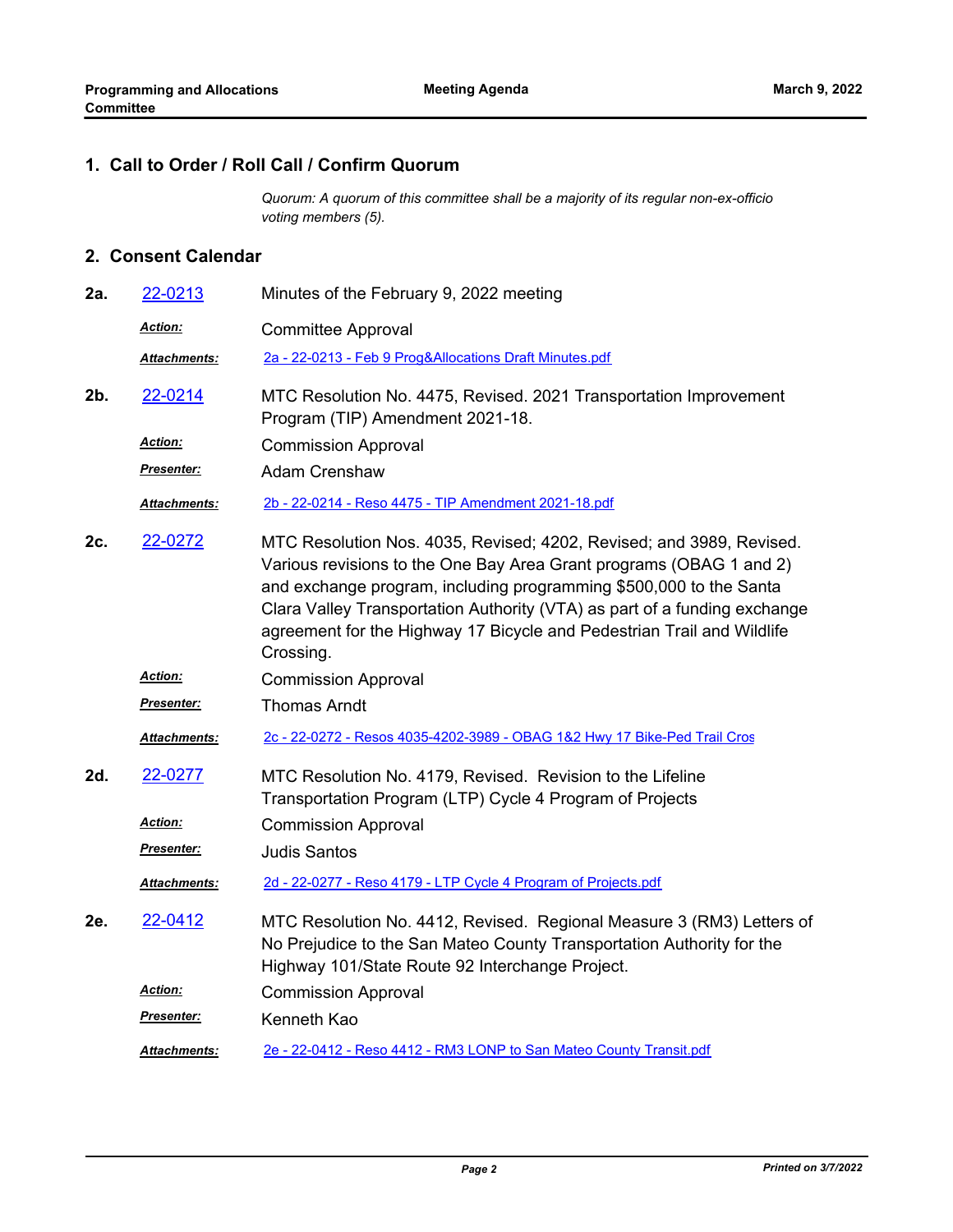# **3. Federal**

| 3a.      | 22-0343             | MTC Resolution No. 4505, Revised. One Bay Area Grant Program<br>Revisions.                                                                                                                                                                                                                                                                                                            |
|----------|---------------------|---------------------------------------------------------------------------------------------------------------------------------------------------------------------------------------------------------------------------------------------------------------------------------------------------------------------------------------------------------------------------------------|
|          | Action:             | Revisions to the One Bay Area Grant program (OBAG 3) to adopt<br>guidelines for the County & Local Program call for projects.<br><b>Commission Approval</b>                                                                                                                                                                                                                           |
|          | Presenter:          |                                                                                                                                                                                                                                                                                                                                                                                       |
|          |                     | <b>Mallory Atkinson</b>                                                                                                                                                                                                                                                                                                                                                               |
|          | <b>Attachments:</b> | <u>3a - 22-0343 - Reso 4505 - OBAG 3 Revisions.pdf</u>                                                                                                                                                                                                                                                                                                                                |
|          |                     | <u>3a - 22-0343 - Reso 4505 - OBAG 3 Revisions - Presentation.pdf</u>                                                                                                                                                                                                                                                                                                                 |
| 3b.      | 22-0275             | MTC Resolution Nos. 4510, 4513, and 4169, Revised. Transit Capital<br>Priorities Program FY2021-22 - FY2023-24                                                                                                                                                                                                                                                                        |
|          |                     | Programming of \$1.4 billion in FTA Formula Revenues, AB 664 Bridge<br>Tolls, and BATA Project Savings for FYs 2021-22 through 2023-24, for<br>transit operator state-of-good-repair consistent with the Transit Capital<br>Priorities (TCP) Process and Criteria, including discussion of financing<br>against future FTA revenues and other potential programming<br>opportunities. |
|          | <b>Action:</b>      | <b>Commission Approval</b>                                                                                                                                                                                                                                                                                                                                                            |
|          | <u>Presenter:</u>   | <b>Margaret Doyle</b>                                                                                                                                                                                                                                                                                                                                                                 |
|          | <b>Attachments:</b> | 3b - 22-0275 - Resos 4510-4513-4169 - TCP Program FY22.pdf                                                                                                                                                                                                                                                                                                                            |
|          |                     | 3b - 22-0275 - Resos 4510-4513-4169 - TCP Program FY22 Presentation.pdf                                                                                                                                                                                                                                                                                                               |
| 4. State |                     |                                                                                                                                                                                                                                                                                                                                                                                       |
| 4а.      | 22-0250             | MTC Resolution No. 4273, Revised. FY2021-22 Cap and Trade Low<br>Carbon Transit Operations Program (LCTOP).                                                                                                                                                                                                                                                                           |
|          |                     | A request that the Committee refer MTC Resolution No. 4273, Revised to<br>the Commission for approval adopting the FY2021-22 Cap and Trade Low<br>Carbon Transit Operations Program (LCTOP).                                                                                                                                                                                          |
|          | <u>Action:</u>      | <b>Commission Approval</b>                                                                                                                                                                                                                                                                                                                                                            |
|          | <b>Presenter:</b>   | Anne Spevack                                                                                                                                                                                                                                                                                                                                                                          |

*Attachments:* [4a - 22-0250 - Reso 4273 - Cap and Trade LCTOP.pdf](http://mtc.legistar.com/gateway.aspx?M=F&ID=348d07ad-e1f0-4be2-9f2f-a27b73b1a70c.pdf)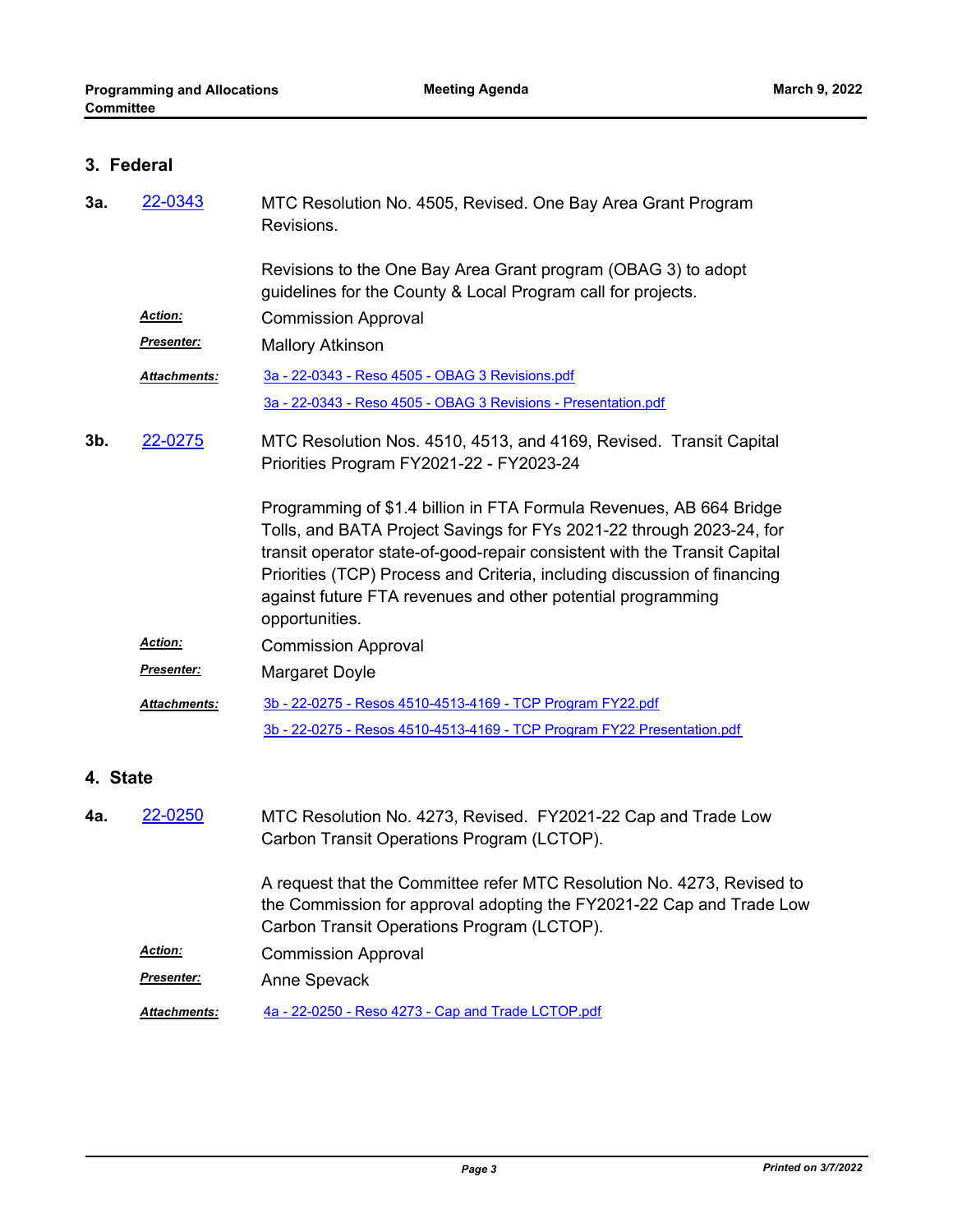| 4b.         | 22-0402             | MTC Resolution No. 4508. Regional Early Action Planning Grants (REAP<br>2.0) Advance Allocation Request.                                                                   |
|-------------|---------------------|----------------------------------------------------------------------------------------------------------------------------------------------------------------------------|
|             |                     | Adoption of Resolution No. 4508, authorizing MTC to submit an advance<br>allocation request to California Housing and Community Development for<br>REAP 2.0 formula funds. |
|             | <b>Action:</b>      | <b>Commission Approval</b>                                                                                                                                                 |
|             | <b>Presenter:</b>   | <b>Mallory Atkinson</b>                                                                                                                                                    |
|             | <b>Attachments:</b> | 4b - 22-0402 - Reso 4508 - REAP 2.0.pdf                                                                                                                                    |
| 5. Regional |                     |                                                                                                                                                                            |
|             |                     |                                                                                                                                                                            |
| 5а.         | 22-0273             | MTC Resolution No. 4512. Short Range Transit Plan (SRTP): Bay Area<br><b>Transit Recovery Scenario Planning</b>                                                            |
|             |                     | Guidelines for a revised approach to Short Range Transit Plans, and<br>funding allocations to support this work for FY 2022-23.                                            |
|             | <b>Action:</b>      | <b>Commission Approval</b>                                                                                                                                                 |
|             | <b>Presenter:</b>   | Terence Lee                                                                                                                                                                |
|             | <b>Attachments:</b> | 5a - 22-0273 - Reso 4512 - Short Range Transit Plan.pdf                                                                                                                    |

### **6. Public Comment / Other Business**

### **7. Adjournment / Next Meeting**

**The next meeting of the Programming and Allocations Committee is scheduled to be held on Wednesday, April 13, 2022 at 9:45 a.m. remotely and by webcast. Any changes to the schedule will be duly noticed to the public**